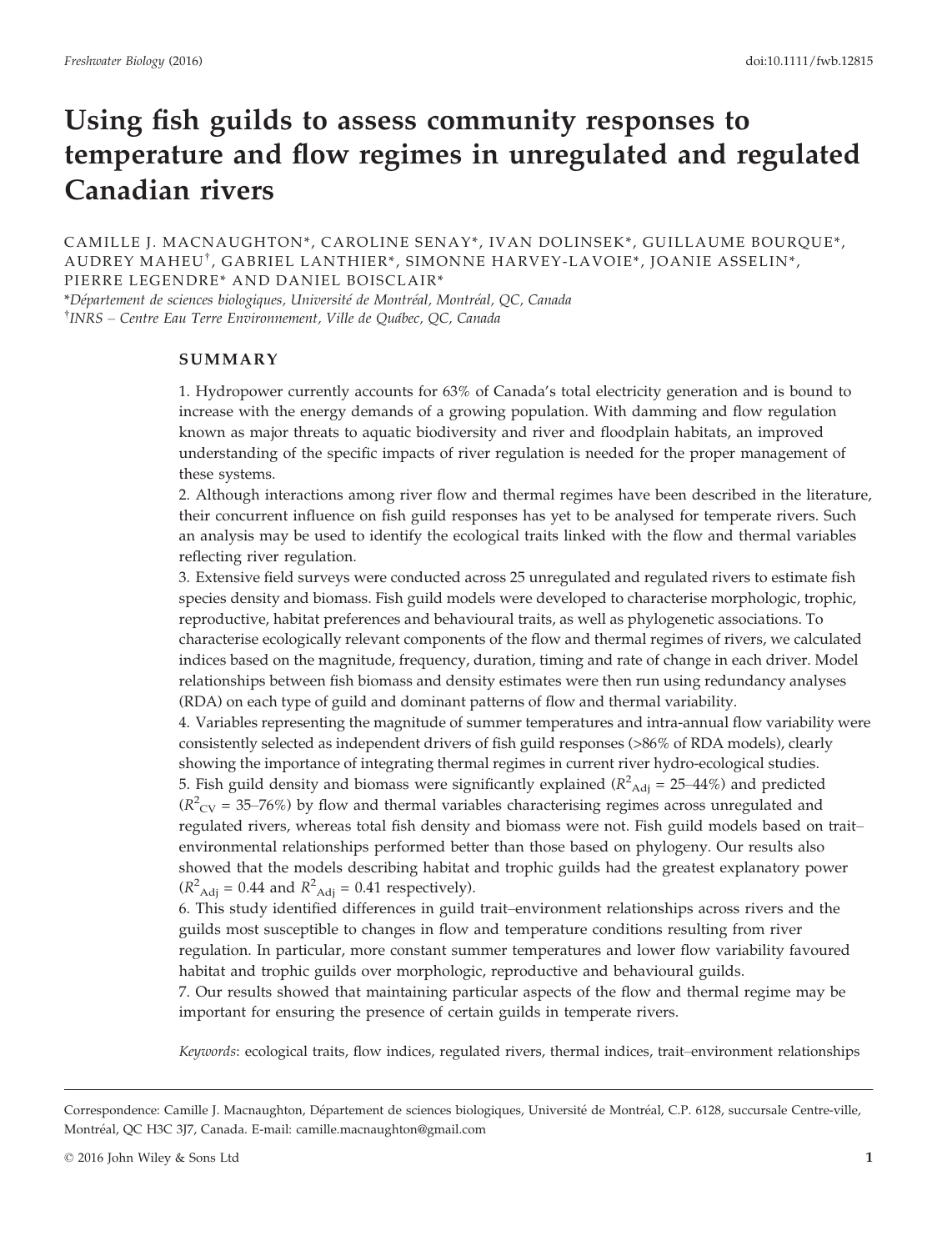# Introduction

Numerous environmental drivers are known to affect the structure of river fish assemblages. However, traitbased approaches that focus on groups of co-occurring species with shared ecological traits, such as fish guilds (Hawkins & MacMahon, 1989; Simberloff & Dayan, 1991), may reveal a unique response of the fish community to environmental perturbation (Poff, 1997; Mathieson et al., 2000; Lamouroux, Poff & Angermeier, 2002; Frimpong & Angermeier, 2010). Indeed, fish guilds have been shown to respond to environmental change in a more predictable manner than individual species (Austen et al. 1994). Although phylogenetic associations between species may also be used to describe shared abilities or niche constraints, the notion that they can be used to predict ecological relationships remains unclear (Walter & Ikonen, 1989). As such, guild-based approaches may help improve our inference of causal relationships over that of classifications related to phylogenetic associations.

Fish traits such as trophic position and feeding behaviour (Karr, 1981; Schlosser, 1982), reproductive attributes (Balon, 1975; Aarts & Nienhuis, 2003; Winemiller, 2005) and habitat preferences (Leonard & Orth, 1988; Aadland, 1993; Malavasi et al., 2004; Welcomme, Winemiller & Cowx, 2006) have, for instance, well-established relationships with river habitat variables, including flow regulation (Vannote & Sweeney, 1980; Lamouroux & Souchon, 2002; Humphries et al., 2008), river biogeography, water temperature (Jackson & Harvey, 1989; Malavasi et al., 2004), nutrient levels (Schlosser, 1982), geomorphology and river flow (Poff & Allan, 1995; Ibarra et al., 2003; Lamouroux & Cattanéo, 2006). Of these, catchment area and flow regimes have often been cited as the most important environmental drivers of guild composition (i.e. the types of traits describing the guilds and proportion of species represented within) in lotic systems (Bunn & Arthington, 2002; Ibarra et al., 2003; Welcomme et al., 2006; Rolls & Arthington, 2014; Taylor, Seilheimer & Fisher, 2014). For example, benthic and pelagic fish guilds were associated with a suite of flow hydrology indices (mean daily flows changes, base flow, number of zero-flow days and high-flow pulses) across 20 catchments where flows were regulated (Arthington et al., 2014).

In contrast to the well-studied effect of flow regulation on guild composition, the extent to which thermal alteration from river regulation has affected fish communities remains poorly described (Murchie et al., 2008; Olden & Naiman, 2010; Arismendi et al., 2013). Although water temperature and flow regulation have been shown to both shape the progressive replacement of dominant fish species as rivers shift from unregulated to regulated systems (Reyjol et al., 2001), the concurrent influence of flow and thermal regimes on fish guild responses has yet to be analysed for temperate rivers. This represents an important shortcoming given the significance of water temperature in riverine ecosystems (Coutant, 1999; Caissie, 2006; McCullough et al., 2009).

A more comprehensive quantification of thermal regimes, beyond the scope of sampling fish during specific time periods or preferences/tolerances for certain water temperatures, and across a range of rivers remains a major challenge to understanding changes in fish community organisation stemming from river regulation. The limited number of temperature-gauging stations, especially in Canada, has been a substantial impediment to acquiring suitable thermal data across temperate rivers (Guillemette et al., 2011). Integrating thermal regimes is therefore a vital step towards setting more comprehensive environmental flow programs, as flow regimes alone may not provide all the conditions required to understand the complex and interactive influences of flow and thermal regimes (Puckridge et al., 1998; Olden & Naiman, 2010).

Although guilds have long served as the 'basic building blocks' of communities (Simberloff & Dayan, 1991), a broad-scale comparison of the relationships between the different types of guilds and environmental variables reflecting both water quantity and quality are lacking. Such an analysis may serve to better understand these trait–environment relationships and identify the guilds most susceptible to environmental changes related to river regulation and global climate warming (Welcomme et al., 2006; Webb, Stewardson & Koster, 2010; Michel & Knouft, 2014). Here, we examined the relationships between guilds representing different ecological traits, phylogenetic associations and environmental variables, notably those describing temperate river regimes. Specifically, the present objectives are to: (i) characterise flow and thermal regimes across 25 unregulated and regulated rivers; (ii) compare the guild model relationships based on morphologic, trophic, reproductive, habitat and behavioural traits with flow and thermal river variables; (iii) contrast these relationships with those found using either phylogenetic associations or total fish community estimates (i.e. river densities or biomasses); and (iv) identify the flow and thermal variables that best explain and predict fish guild densities and biomasses for each of the fish guild models across unregulated and regulated rivers. By achieving these objectives, we may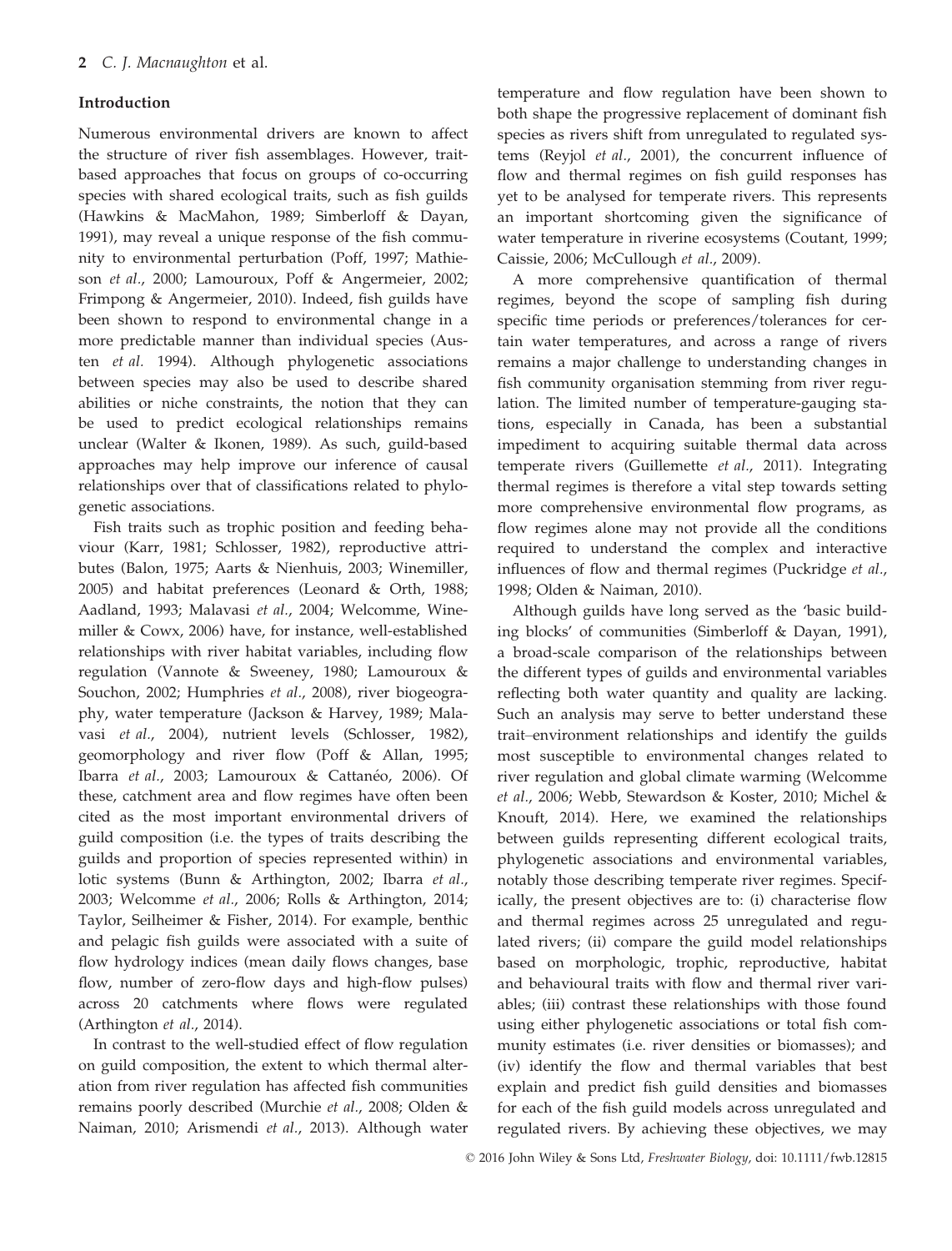identify specific flow and thermal variables that are important to understand and predict how freshwater fish communities respond to environmental changes stemming from river regulation.

#### Methods

River fish densities and biomasses were measured and flow and thermal regimes were characterised across 25 Canadian unregulated and regulated rivers. We created five fish guild models (each based on morphologic, trophic, reproductive, habitat preferences, behavioural traits) and one model of phylogenetic associations (collated from the literature) to compare the relationships among and within guild models with explanatory variables describing river flow and thermal regimes.

# River segments, sites and surveying methodology

A total of 25 river segments were selected based on surveying feasibility (i.e. wadeable stretches of river across the entire wetted width) and road access. Three rivers were situated in the province of Alberta, 5 in Ontario, 14 in Quebec and 3 in New Brunswick (Fig. 1). Of these, 14 rivers were unregulated while the remaining 11 were regulated for hydro-electric purposes (Table 1). Regulated rivers differed according to three flow management practices: run-of-river (ROR), storage with hydro-peaking and storage without hydro-peaking. ROR type rivers generally have a small reservoir, where water flows freely through turbines and has little to no effect on downstream flow regimes (Bratrich et al., 2004). Conversely, storage with and without hydro-peaking practices have large storage reservoirs that allow managers to release water on demand (i.e. for irrigation or for hydropower demands), temporally shifting the natural flow regime and attenuating seasonal high flows. Hydro-peaking rivers additionally provoke frequent and rapid flow peaks that are timed to match daily consumption needs, causing significant flow alteration (Zimmerman et al., 2010) and subsequent ecological impacts (Bond, Jones & Haxton, 2015; Macnaughton et al., 2015b; Senay et al., 2016). All unregulated and regulated rivers segments were analysed together to assess the effect of contrasting river flow and thermal regimes on fish guild models. To ensure that the fish communities surveyed downstream from dams had been interacting over a long period of time, rivers with dams constructed over 40 years ago were selected.

River segments ranged from 5 to 27 km in length (Mississagi and Kananaskis Rivers, respectively;

© 2016 John Wiley & Sons Ltd, Freshwater Biology, doi: 10.1111/fwb.12815

mean = 12.3 km, standard deviation = 6.1 km), on which total of 870 sites were surveyed, each measuring approximately 300  $m^2$  (~5 by 60 m, width and length of a site), with a distance of 60–100 m separating successive surveying sites. The position of the first sampling site was randomly selected prior to field surveying, and subsequent sites were positioned following a systematic design (i.e. left shore, middle, right shore, left shore). Fish community surveys were conducted during the summer months (late June to early September) from 2011 to 2013.

Paired single-pass electrofishing and snorkelling surveys were carried out at each site, in random order between 08:30 hours and 18:00 hours on consecutive days, with a minimum 24-h recovery interval to allow fish to re-establish themselves after a surveying event. Electrofishing surveys were conducted by teams of three, moving upstream in a zigzag fashion. LR-24 backpack electrofishing units (Smith-Root, Vancouver, WA) were used in accordance with Ontario Ministry of Natural Resources (OMNR) policy standards (Jones, 2011). After each survey, fish captured were identified, measured (total length,  $\pm 0.1$  cm), and weighed (wet blotted weight,  $\pm 0.1$  g). Visual surveys were conducted using two trained divers, swimming slowly upstream (approximate speed of 6 s  $m^{-2}$ . Species were identified and lengths estimated by 5-cm increment size classes throughout each visual survey. Specific information pertaining to electrofishing and snorkelling surveying methods and parameters have been detailed (Macnaughton et al., 2015a; Senay et al., 2016).

For both electrofishing and visual surveys, fish density estimates were calculated for every species (fish ≥3 mm in total length) collected at each site. Site- and speciesspecific biomass estimates were obtained by summing either the masses recorded during the electrofishing surveys or the mass estimates inferred from the observed length–weight relationships applied to the visual survey data (Le Cren, 1951). The data for each species collected via the sampling method that yielded larger density or biomass estimates at each site were retained. Fish densities and biomasses per site therefore represented the greatest estimates for each species and likely minimised any species-specific biases of the two sampling methods (Macnaughton et al., 2015a).

## Fish guild variables

Considering the large numbers of species present across the rivers (57 species) and the variation in their traits, the guild analyses were conducted on an extensive list of traits selected to represent the range of fish species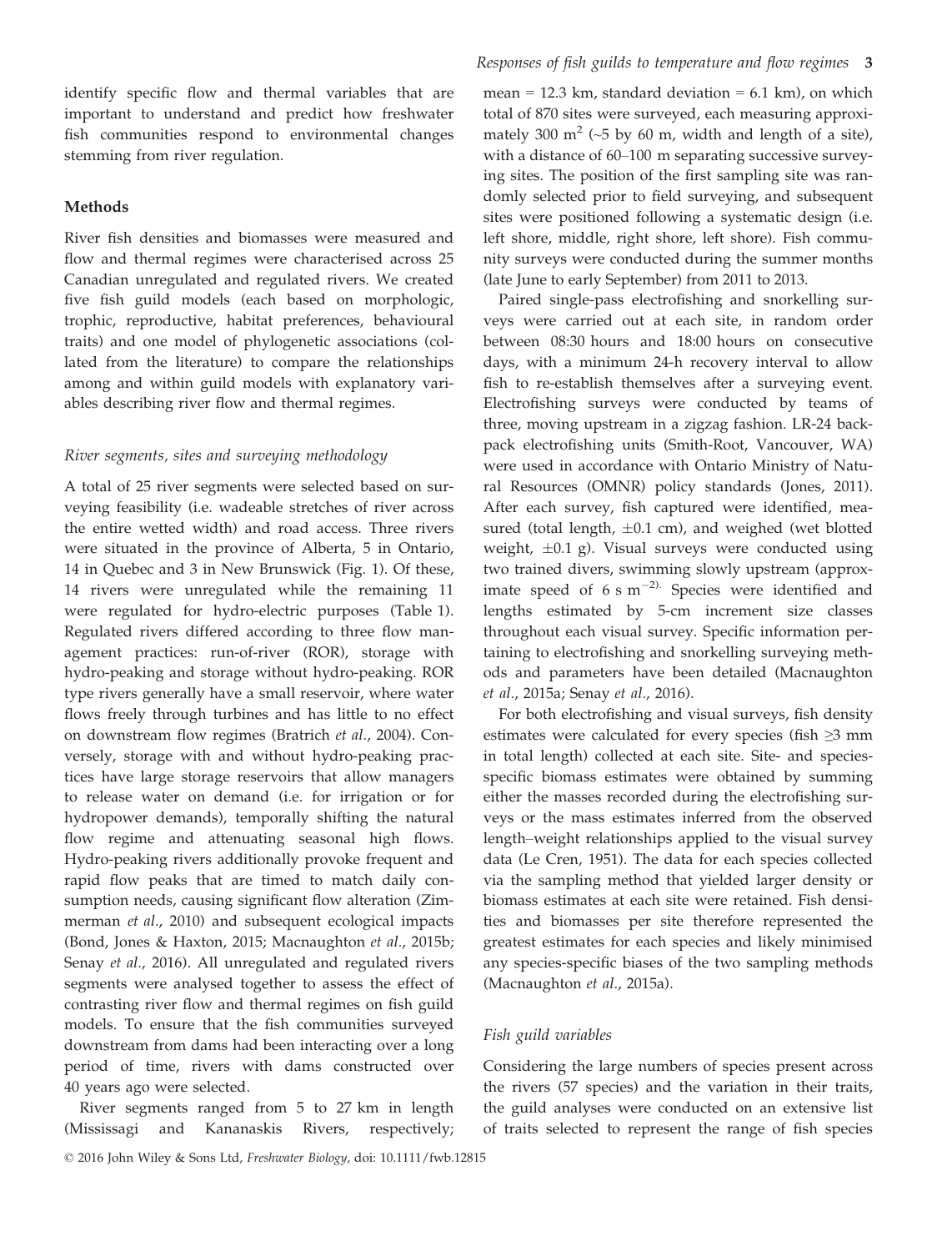

occurring in our rivers (Table S1). Quantitative ecological traits (e.g. trophic position ranging from 1 to  $\sim$ 4) were standardised (i.e. centred and reduced) prior to cluster analysis. K-means partitioning was then conducted on species' ecological traits ascribed to each of the type of guilds and a range of simple structure indices (SSI criterion; Oksanen et al., 2011) along with expert knowledge were used to guide the number of ecologically relevant guilds. For example, 10 ecological traits representing fish habitat preferences (e.g. preference for cold, cool and warm water temperatures or tolerance to/for anthropogenic disturbances and turbidity levels) were coded for every species surveyed. K-means partitioning analysis conducted on these traits by species (SSI criterion suggested six groups) along with expert knowledge on the groups of species obtained, resulted in seven habitat guilds (Table S5). Phylogenetic distances between the fish species surveyed were also determined (Hubert et al., 2008) to serve as the 'benchmark' model from which all other models were compared.

Site- and species-specific density and biomass estimates described above were used to derive mean river

Fig. 1 Map of the study area showing the 25 rivers surveyed in Canada (principal map). Enlarged views depict rivers located in (A) Alberta (AB), (B) Ontario (ON), (C) Quebec (QC) and (D) New Brunswick (NB). Open circles and triangles refer to unregulated and regulated rivers respectively.

densities and biomasses for each of the guilds (e.g. density and biomass for each of the seven habitat guilds). Total fish density and biomass estimates per river were also calculated. Guild density and biomass estimates per river, along with total estimates (i.e. fish densities and biomasses per river segment) were subsequently transformed using the fourth root to achieve more normalised distributions.

## Flow indices

Daily and hourly flow data were obtained from the Centre d'Expertise Hydrique du Quebec (CEHQ) (2013), the Water Survey of Canada (2013) national flow gauge networks (HYDAT), and hydro-electric companies: Trans-Alta, Brookfield Renewable Power and NB Power. We analysed a 13-year time series (1997–2009) that reflected the effects of temporal and climate variability on the flow regime and the multiyear index differences characterising the 25 rivers (Kennard et al., 2010). Flow indices representing ecologically relevant components of the flow regime (magnitude, frequency, duration, timing and rate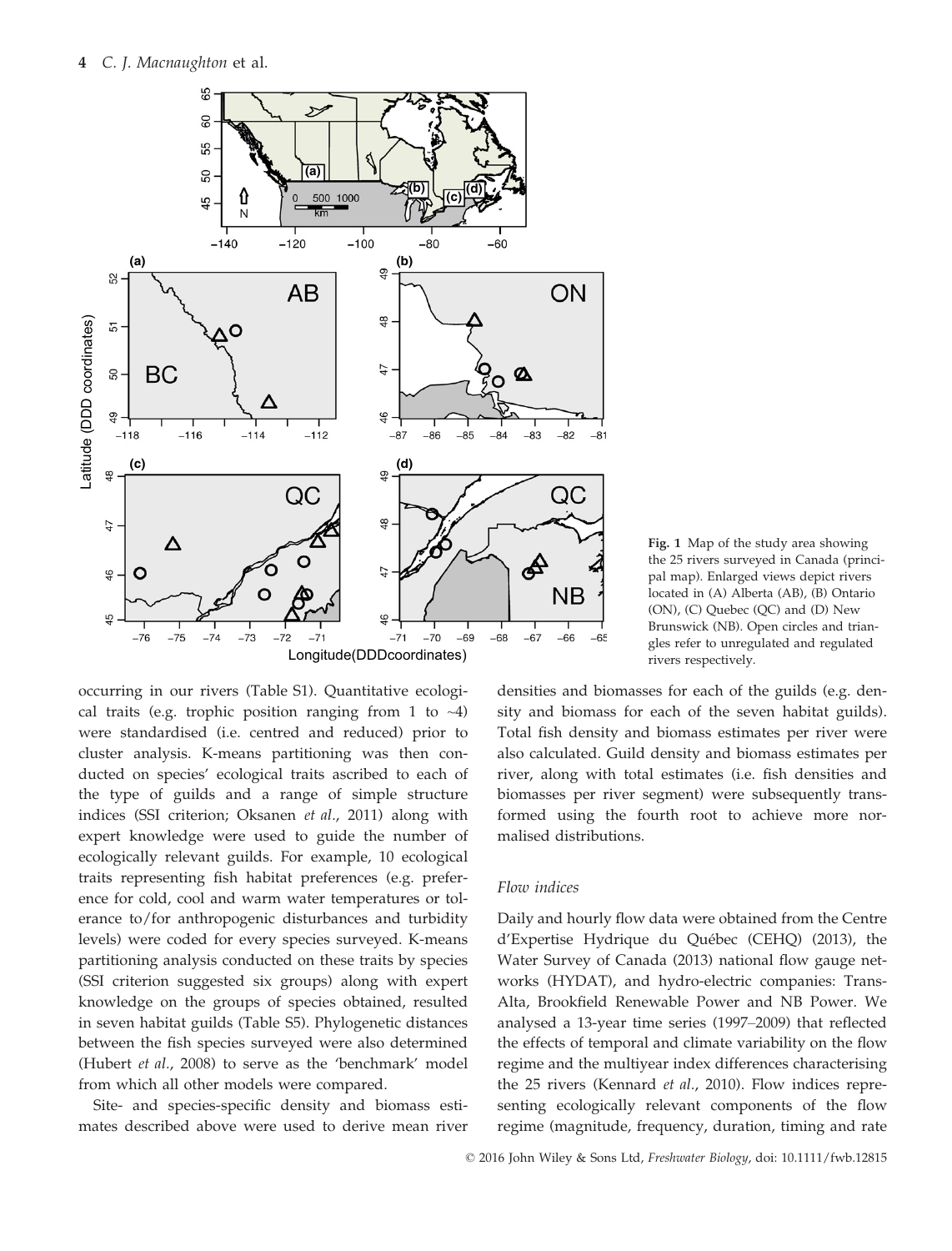| Table 1 Description of the 25 Canadian rivers surveyed: province, regulation type (run-of- river [ROR], storage, hydro-peaking), catchment |  |
|--------------------------------------------------------------------------------------------------------------------------------------------|--|
| area, length of river surveyed, position relative to the dams if applicable, flow gauges, and thermal loggers.                             |  |

| River          | Province      | Regulation<br>type | Catchment<br>area $(km^2)$ | Length of<br>river segments<br>surveyed (km) | Distance of<br>river segment<br>to dam (km) | Distance of<br>river segment<br>to flow<br>gauge (km) | Distance of<br>river segment<br>to thermal<br>logger (km) |
|----------------|---------------|--------------------|----------------------------|----------------------------------------------|---------------------------------------------|-------------------------------------------------------|-----------------------------------------------------------|
| Elbow          | Alberta       | Unregulated        | 791                        | 22.3                                         | <b>NA</b>                                   | 0.0                                                   | 33.0                                                      |
| Kananaskis     | Alberta       | Hydro-peaking      | 362                        | 27.4                                         | 3.0                                         | 1.0                                                   | 0.7                                                       |
| Waterton       | Alberta       | Storage            | 1631                       | 23.7                                         | 0.7                                         | 2.4                                                   | 22.0                                                      |
| Dee            | New Brunswick | Storage            | 141                        | 13.7                                         | 0.2                                         | 0.2                                                   | 0.01                                                      |
| Gulquac        | New Brunswick | Unregulated        | 110                        | 8.8                                          | NA                                          | 62.0                                                  | 8.9                                                       |
| Serpentine     | New Brunswick | Storage            | 47                         | 18.2                                         | 0.2                                         | 0.2                                                   | 0.0                                                       |
| Aubinadong     | Ontario       | Unregulated        | 1440                       | 9.8                                          | NA                                          | 1.0                                                   | 0.05                                                      |
| Batchawana     | Ontario       | Unregulated        | 1190                       | 7.8                                          | NA                                          | 0.0                                                   | 0.0                                                       |
| Goulais        | Ontario       | Unregulated        | 1637                       | 7.2                                          | <b>NA</b>                                   | 15.0                                                  | 0.0                                                       |
| Magpie         | Ontario       | Hydro-peaking      | 1930                       | 10.0                                         | 8.0                                         | 8.0                                                   | 4.09                                                      |
| Mississagi     | Ontario       | Hydro-peaking      | 4040                       | 4.9                                          | 8.0                                         | 8.0                                                   | 5.46                                                      |
| Au Saumon      | Ouebec        | Unregulated        | 738                        | 8.2                                          | <b>NA</b>                                   | 0.0                                                   | 0.0                                                       |
| Bécancour      | Ouebec        | Unregulated        | 917                        | 12.7                                         | <b>NA</b>                                   | 0.0                                                   | 69.0                                                      |
| Coaticook      | Ouebec        | <b>ROR</b>         | 362                        | 7.8                                          | 1.0                                         | 11.0                                                  | 0.0                                                       |
| Du Loup        | Ouebec        | Unregulated        | 515                        | 7.0                                          | <b>NA</b>                                   | 3.0                                                   | 4.46                                                      |
| Du Sud         | Ouebec        | <b>ROR</b>         | 821                        | 15.4                                         | 1.0                                         | 0.2                                                   | 0.0                                                       |
| Eaton          | Ouebec        | Unregulated        | 646                        | 10.2                                         | <b>NA</b>                                   | 1.5                                                   | 0.0                                                       |
| Etchemin       | Ouebec        | <b>ROR</b>         | 1160                       | 6.8                                          | 3.0                                         | 1.7                                                   | 0.0                                                       |
| Kiamika        | Ouebec        | Storage            | 702                        | 14.8                                         | 0.3                                         | 3.3                                                   | 0.04                                                      |
| Nicolet        | Ouebec        | Unregulated        | 1550                       | 18.8                                         | <b>NA</b>                                   | 0.0                                                   | 0.0                                                       |
| Noire          | Ouebec        | Unregulated        | 401                        | 12.9                                         | NA                                          | 24.0                                                  | 0.0                                                       |
| Ouelle         | Ouebec        | Unregulated        | 796                        | 7.4                                          | NA                                          | 3.5                                                   | 2.83                                                      |
| Petit Saguenay | Ouebec        | Unregulated        | 712                        | 6.0                                          | NA                                          | 10.0                                                  | 0.0                                                       |
| Picanoc        | Ouebec        | Unregulated        | 1290                       | 9.2                                          | <b>NA</b>                                   | 3.1                                                   | 0.6                                                       |
| Saint Francois | Ouebec        | Storage            | 2940                       | 7.9                                          | 6.0                                         | 9.0                                                   | 3.54                                                      |

of change in daily and hourly flows) included, among others, the Indicators of Hydrologic Alteration (IHA; Richter, 1997; Olden & Poff, 2003). All flow indices described by McLaughlin et al. (2014), in addition to those created to capture hourly variations in the flow record (Zimmerman et al., 2010; Macnaughton et al., 2015b), were calculated for each of the rivers surveyed for a total of 211 flow indices. Flow indices expressed as discharge units (volume per time) were normalised by dividing these indices by the median flow (daily or hourly as appropriate) for the available flow records (McManamay et al., 2012). A preliminary removal of flow indices that did not exhibit any inter-river variability or had skewed data due to winter ice conditions reduced the number of indices to 77. Together, these indices described the magnitude (42), frequency (6), duration (15), timing (4) and rate of change (10) of river flows.

## Thermal indices

Summer water temperatures were measured using temperature data loggers (Hobo Pendant Temp, precision of  $\pm 0.5$ °C, ONSET<sup>®</sup> Computer Corporation, Onset Head-

© 2016 John Wiley & Sons Ltd, Freshwater Biology, doi: 10.1111/fwb.12815

quarters, Bourne, MA 02532, USA) anchored along the 25 river segments. For 22 of the 25 river segments, temperature data loggers were placed within river segments. The three remaining river segments loggers were located 22–69 km away from fish survey sites (Table 1). Loggers were deployed in riffle, run or shallow pool river habitats to limit any potential water temperature anomalies that may arise from placing loggers in deep pools, shallow shore habitats and/or tributaries. Loggers were set to record ambient water temperatures every 15 min, from early June to late September in 2013, save for the Elbow, Bécancour and Waterton Rivers, for which loggers were placed in rivers over similar time periods in 2006, 2012 and 2014 respectively. Due to atypical flooding events in Alberta in 2013 (Phillips, 2013), many loggers were lost, limiting the use of temperature data in those rivers. Between 3 and 15 temperature loggers were retrieved and used to calculate summer thermal profiles for each of the rivers studied. Water temperature data extracted from loggers were checked for erroneous measurements (i.e. air exposure), which were removed from thermal profiles. Loggers with <5 days of data removed were kept and data from these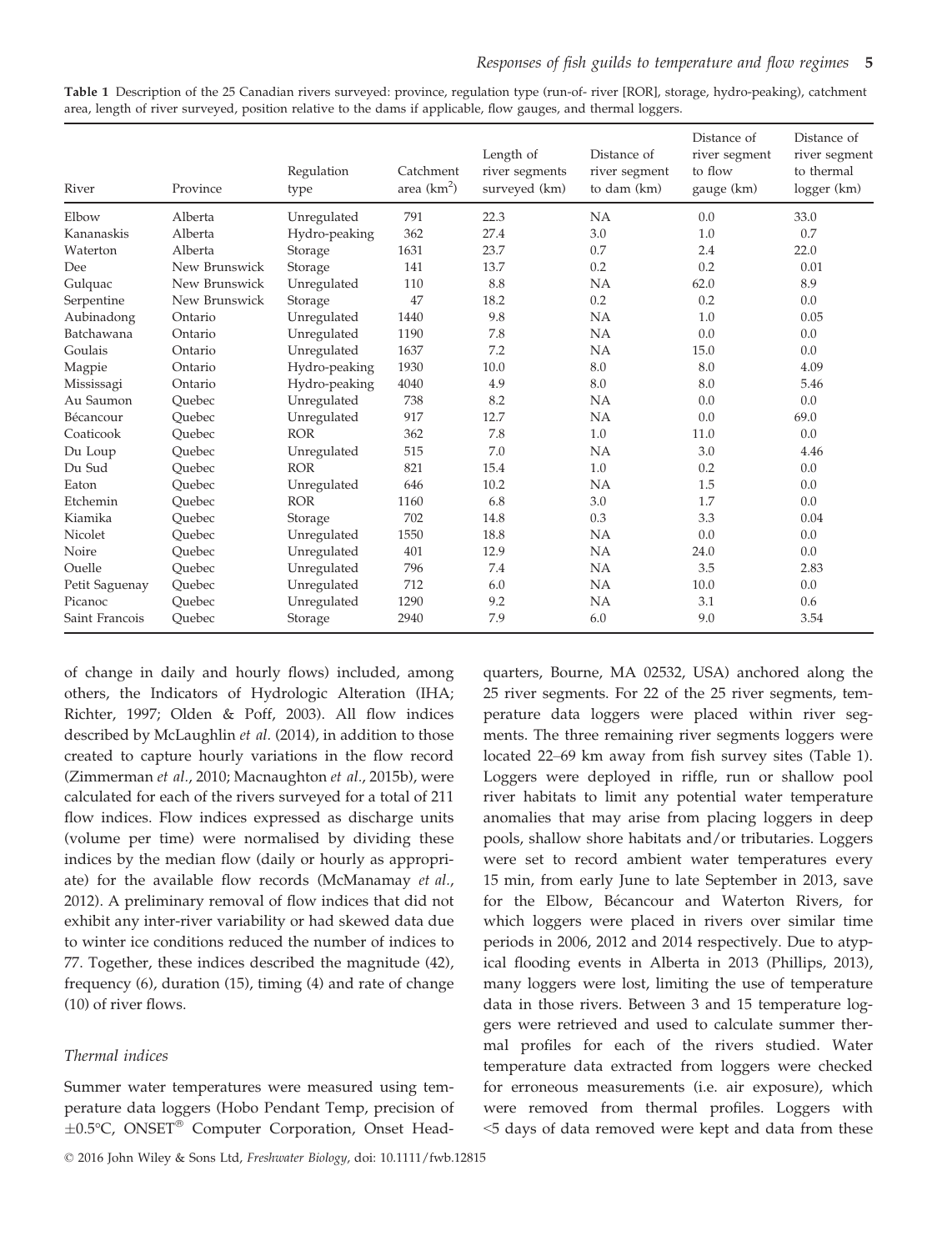## 6 C. J. Macnaughton et al.

loggers were averaged per day and hour, for each of the loggers, to derive a total of 294 thermal indices describing all components of thermal regime (magnitude, variance, frequency, duration, timing and rate of change in daily and hourly temperatures; Olden & Naiman, 2010). Median values per thermal index were calculated for each river from all retained loggers to further decrease the incidence of local thermal anomalies.

Of the 294 thermal indices calculated, 21 indices were selected to reliably represent general summer thermal trends from a single summer (compared across rivers), their biological relevance and the type of thermal alteration expected for regulated rivers. For example, thermal indices were based on the warmest week rather than on the warmest day because the former is more consistent between years than the warmest day (Maheu et al., 2016). These 21 indices described the magnitude (7), variance (6), frequency (1), duration (2), timing (1) and rate of change (4) of water temperatures for the month of July or for a standardised 9-week summer period, which was centred on the warmest week for unregulated rivers to facilitate inter-river comparisons (Table 2).

#### Statistical analyses

To reduce the number of explanatory variables chosen to represent flow and thermal regimes across the rivers surveyed, we ran several principal component analyses (PCA), ensuring that the number of observations (i.e. 25 rivers) was greater than the number of explanatory variables included. Specifically, the 77 flow indices characterising the flow regime for the 25 rivers were summarised by conducting five separate PCAs on the correlation matrices for each of the flow regime components (magnitude, frequency, duration, timing and rate of change). River scores for PC axes describing a greater fraction of the variation than the broken-stick null model were retained (Legendre & Legendre, 2012). Performing separate PCAs for each of the flow regime components ensured that indices describing major sources of variation within each component contributed to the retained

Table 2 Identification of the 21 thermal indices calculated to characterise the thermal regime across the 25 rivers.

| Component            | Name of index       | Data   | Description                                                                                           | Units               | Period<br>of time |
|----------------------|---------------------|--------|-------------------------------------------------------------------------------------------------------|---------------------|-------------------|
| Magnitude            | MO <sub>mn</sub> 7  | Daily  | Monthly average in daily mean water temperature                                                       | $\rm ^{\circ}C$     | July              |
|                      | MOmin7              | Daily  | Monthly average in daily minimum water temperature                                                    | $\rm ^{\circ}C$     | July              |
|                      | MO <sub>max</sub> 7 | Daily  | Monthly average in daily maximum water temperature                                                    | $\rm ^{\circ}C$     | July              |
|                      | <b>MSmn</b>         | Daily  | Average daily mean water temperature                                                                  | $\rm ^{\circ}C$     | Summer            |
|                      | <b>MWmax</b>        | Daily  | Maximum weekly average in daily mean water<br>temperature (during TWmax)                              | $\rm ^{\circ}C$     | Summer            |
|                      | DD midsum           | Daily  | Cumulative degree-days at mid-summer (week TWmax-4<br>to TWmax inclusively)                           | °C-days             | Summer            |
|                      | <b>DD</b>           | Daily  | Cumulative degree-days                                                                                | °C-days             | Summer            |
| Variance             | RNGmn7              | Hourly | Monthly average daily range (daily max-daily min)                                                     | $\rm ^{\circ}C$     | July              |
|                      | RNGmax7             | Hourly | Monthly maximum daily range (daily max-daily min)                                                     | $\rm ^{\circ}C$     | July              |
|                      | <b>RNGSmn</b>       | Hourly | Mean daily range during summer period                                                                 | $\rm ^{\circ}C$     | Summer            |
|                      | RNGSmin             | Hourly | Minimum daily range during summer period                                                              | $\rm ^{\circ}C$     | Summer            |
|                      | <b>RNGSmax</b>      | Hourly | Maximum daily range during summer period                                                              | $\rm ^{\circ}C$     | Summer            |
|                      | <b>AMPLW</b>        | Daily  | Median of weekly amplitude (max. daily mean water<br>temperature - min. daily mean water temperature) | $\rm ^{\circ}C$     | Summer            |
| Timing               | TWmax               | Daily  | Timing of maximum weekly average in daily mean water<br>temperature (MWmax)                           | Week number         | Summer            |
| Rate of change RARev |                     | Hourly | Average number of reversals per day during summer<br>period for upstream-most logger                  | Number of reversals | Summer            |
|                      | RAPos               | Daily  | 90th percentile of positive changes in daily mean water<br>temperature                                | $\rm ^{\circ}C$     | Summer            |
|                      | RANeg               | Daily  | 90th percentile of absolute negative changes in daily mean<br>water temperature                       | $\rm ^{\circ}C$     | Summer            |
|                      | RARatio             | Daily  | Absolute value of ratio between RAPos and RANeg                                                       | None                | Summer            |
| Frequency            | FDmax25             | Daily  | Number of days where daily maximum water temperature<br>was above 25°C                                | Days                | Summer            |
| Duration             | FDconsmax25         | Daily  | Maximum number of consecutive days where daily<br>maximum water temperature was above 25°C            | Days                | Summer            |
|                      | FDconsmax min20     | Daily  | Maximum number of consecutive days where daily<br>minimum water temperature was above 20°C            | Days                | Summer            |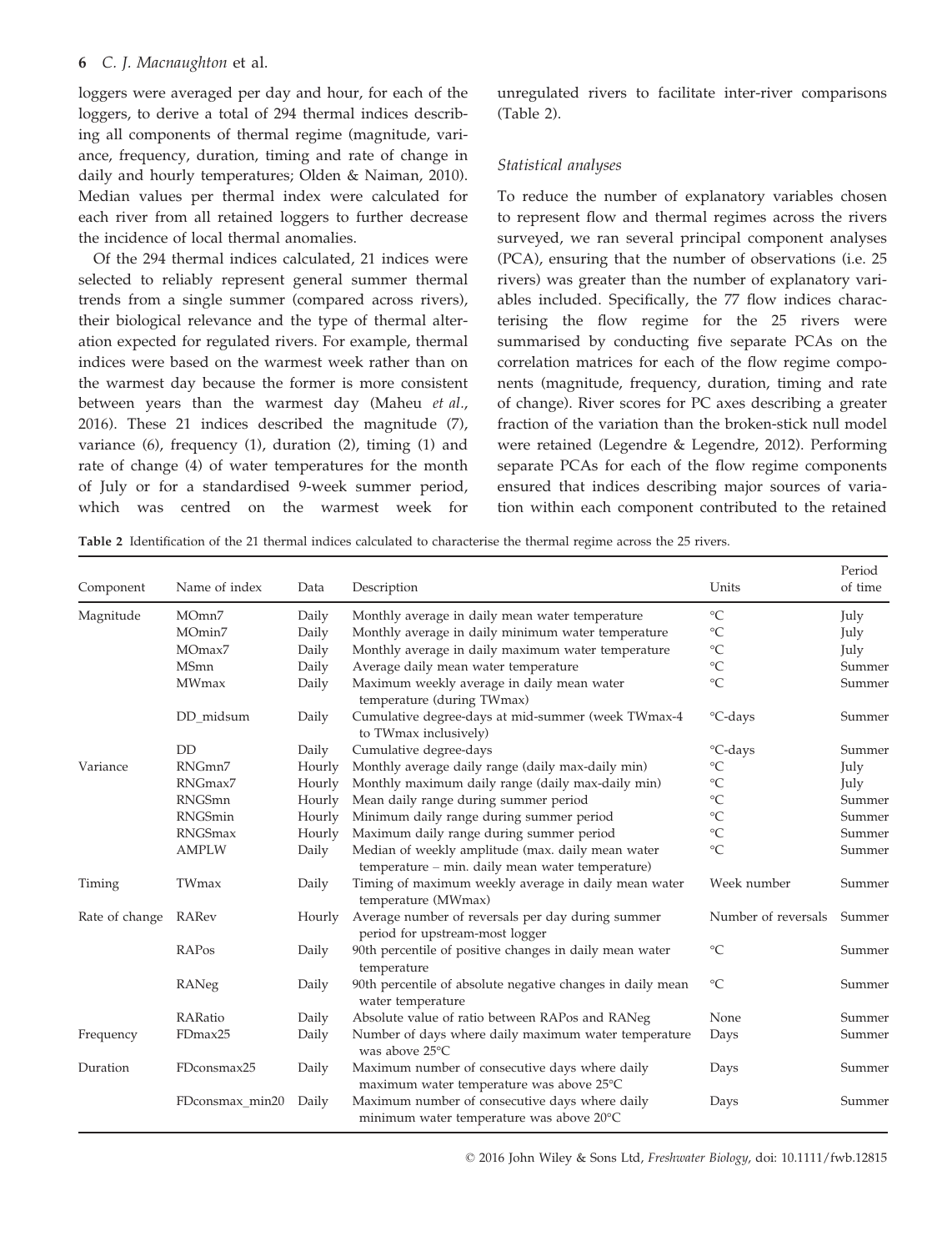PC axes, and that subjectivity associated with the process of selecting individual indices was reduced. Flow indices that contributed the most to the retained PC axes (i.e. top loaders) were identified to explain dominant patterns of flow variation measured in our rivers as described by each of the flow components.

Likewise, the 21 thermal indices characterising each river's thermal regime were subjected to PCAs to identify the main axes of variation within each thermal regime component across all rivers. Due to the small number of thermal indices describing the frequency (1), duration (2) and timing (1) of water temperatures, these thermal regime components were grouped with other correlated components and three PCAs on thermal indices were conducted instead of a possible six: (i) magnitude, frequency, and duration  $(n = 10)$ ; (ii) variance  $(n = 6)$  and (iii) timing and rate of change  $(n = 5)$ . PC axes retained were selected as done for flow indices. Top thermal loaders were identified for each retained thermal PC axis. Correlations between flow and thermal PC axes were computed to assess whether the explanatory variables summarising flow and thermal regimes were highly correlated with one another  $(r > 0.8)$ .

Redundancy analyses (RDA) with 9999 permutations (Legendre & Legendre, 2012) were used to assess the relationships between river biomass and density estimates for each type of guild based on morphologic, trophic, reproductive, habitat, behavioural traits and phylogenetic associations (six response matrices), and flow and thermal PC axes (12 explanatory variables). Additional relationships using the total river density and biomass estimates as response variables (two vectors) were also conducted to compare with multivariate fish guild models. A permutational forward selection of explanatory variables was subsequently conducted for significant relationships to identify the best variables for the model describing each response matrix and vector (Blanchet, Legendre & Borcard, 2008; Dray, Legendre & Blanchet, 2011). The proportion of variation explained by selected explanatory variables for each of the response matrices was determined using a cumulative adjusted  $R^2$  (Cum $R^2_{\;\; \mathrm{Adj}}$ ). Individual canonical axes were also tested for significance to determine whether axes represented variations that were more explained than random (Legendre & Legendre, 2012). For the leading fish guild model (greatest  $R^2_{\;\; \mathrm{Adj}}$ ), the response matrix and explanatory variables were plotted in reduced space (correlation biplot), where the focus is on the relationships among habitat guilds, explanatory variables (flow and thermal PCs) and each other. A distance biplot was also illustrated to show the relationships between

© 2016 John Wiley & Sons Ltd, Freshwater Biology, doi: 10.1111/fwb.12815

explanatory variables and the position of our rivers, as well between unregulated and regulated rivers in reduced space. To facilitate interpretation, RDA 1 and RDA 2 axes were rotated to project the first selected environmental variable on RDA 1. This was done by calculating the angle between RDA 1 and this selected variable and rotating all other points in the figure along this angle.

Each model's ability to predict new responses from selected explanatory variables was quantified using the cross-validation  $R^2$  ( $R^2$ <sub>CV</sub>) via a leave-one-out cross-validation approach (Guénard et al., 2013).  $R^2_{\text{CV}}$  is bound between  $-\infty$  and 1, where  $R^2_{\text{CV}} = 1$  when predictions perfectly match the observations and  $R^2_{CV} \le 0$  when predictions are inaccurate or no better than what would be expected from chance alone. All statistical analyses were performed in R (R Development Core Team, 2014).

## Results

#### Description of fish guilds

The eight morphologic guilds differed from one another with respect to general body shape (discoid, cylindrical or eel-like), the mouth position (subterminalversusterminal), and fin types, sizes and placements (soft or spiny dorsal rays, large pectoral fins and abdominal pelvic fins respectively; Table S2). The six trophic guilds shared diet preferences and associated trophic level, with a particular distinction between guilds that prey on small to large fishes, amphibians and mammals and shift their diet ontogenetically (Table S3). The eight reproductive guilds shared reproductive behaviours (nest building and/or guarding), spawning time (fall or summer), fecundity level and age of maturity, and spawning habitat preferences (marine, riffles or shallow waters; Table S4). The seven habitat guilds reflected preferences for warm, cool or cold-water temperatures, slow-moving or riffle water velocities and tolerance levels to water turbidity and/ or anthropogenic perturbations (Table S5). The six behavioural guilds depicted feeding (grazing, pursuit or sorting), migratory (anadromous) and other (territorial or schooling) behaviours (Table S6). Lastly, the phylogenetic groups were based on the phylogenetic distances between the 57 freshwater species surveyed (Hubert et al., 2008). The phylogenetic tree depicted was then cut at seven groups to ensure that distances between phylogenetic branches were even and the number of groups was similar to the number of guilds representing other guild types (Table S7).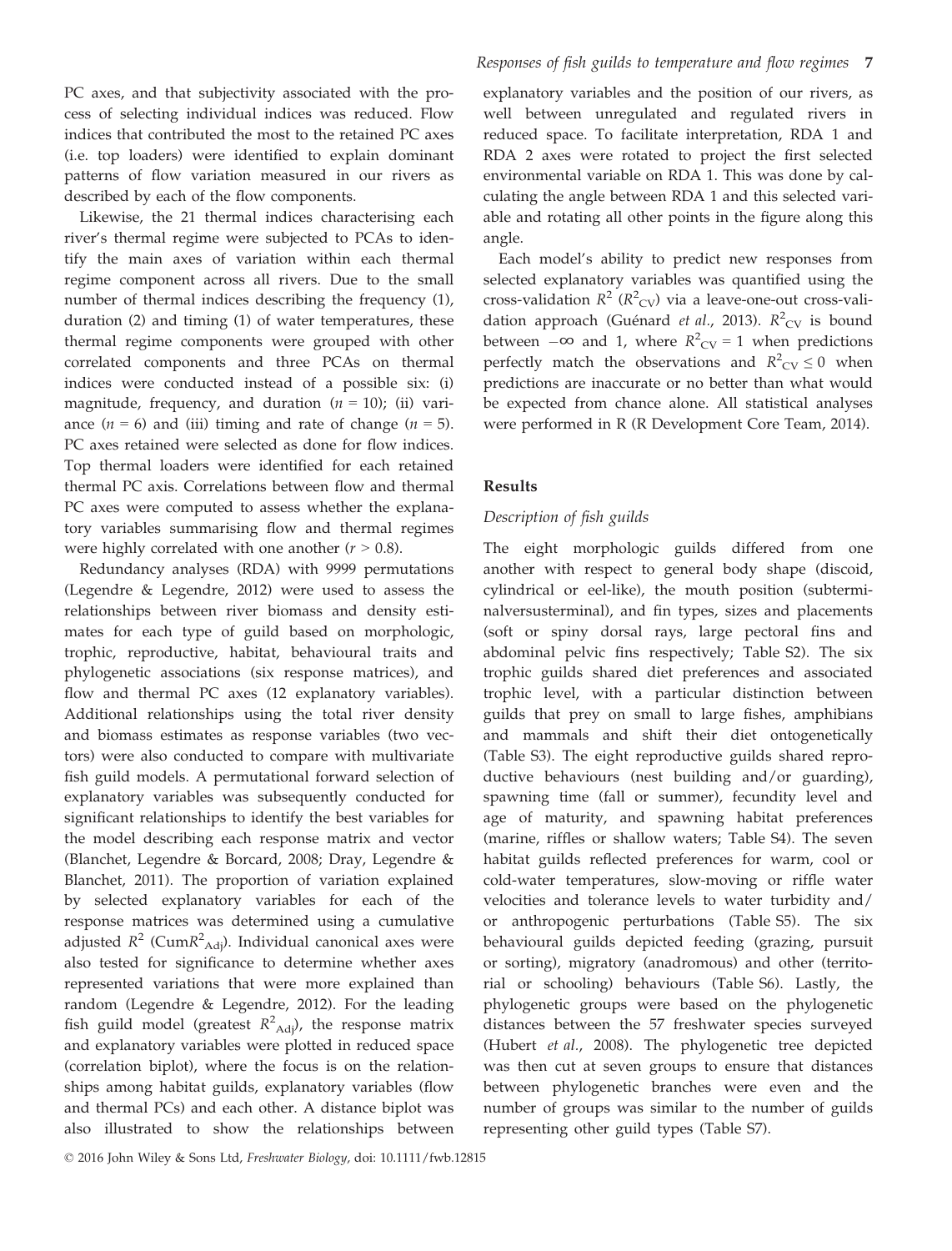# Characterisation of flow and thermal regimes

The PCAs conducted separately for each of the flow and thermal components resulted in a total of 12 PC axes (9 and 3 PC axes describing flow and thermal components respectively) that represented between 61 and 85% of the variation in the groups of indices (Table 3). The magnitude of summer water temperatures (PC1 Magnitude of temperatures) combined thermal indices that described the cumulative degree days at mid-summer (DD\_midsum), the summer average in daily mean water temperatures (MSmn) and the July average in daily mean water temperatures (MOmn7). The intra-annual flow variability (PC1 Magnitude of flows) depicted the difference in extreme flows within a year: the variability in daily flows (MA3), the ratio between maximum annual flow and median flow (MH14), and the ratio between the mean of the upper quartile and median flow (MH27). Only two pairs of PC axes had correlation coefficients at the  $r \geq 0.8$  level, suggesting that explanatory variables were not redundant. Exceptions were found for correlations between variables describing the intra-annual flow variability (PC1 Magnitude of flows) with the proportion of rise days (PC2 Rate of change in flows;  $r = 0.80$ ), and the flashiness of summer water temperatures (PC1 Rate of change in temperatures) with the fall rate of flows (PC1 Rate of change in flows;  $r = 0.84$ ).

# Comparison of fish guild models

The PC axes describing the flow and thermal components significantly explained fish density and biomass for all guild models (a total of 12 models representing densities and biomasses of guilds and phylogenetic associations). Since the results for fish guild models using biomass were comparable to and slightly better than those using density, our results focused on the former fish guild models. The greatest  $R^2$ <sub>Adj</sub> values were found for habitat and trophic guilds  $(R^2_{\text{Adj}} = 0.44 \text{ and } 0.41; P\text{-values} = 0.001$ and 0.002 respectively), however, all guild models yielded significant values (range of  $R^2_{\text{Adj}} = 0.26{\text -}0.44$ ; Fig. 2). All guild models outperformed the model based on phylogenetic groups ( $R^2$ <sub>Adj</sub> = 0.26); this suggests the presence of functional relationships not attributable simply to phylogeny. In addition, selected environmental variables did not significantly explain total river density and biomass fish estimates (*P*-values =  $0.22$  and  $0.69$  respectively). Furthermore, fitting nonlinear relationships [canonical correlation analysis (CCA) or multivariate regression trees (MRT)] were not as powerful or predictive. RDAs were thus an appropriate tool to investigate the various guild relationships with selected environmental variables.

The explanatory variables most often selected by fish guild models (>86% of models) were the magnitude of summer temperatures (solid black bars, Fig. 2) followed

Table 3 Results of PCAs computed independently on groups of flow and thermal indices; the number of indices per group is shown in brackets. Central columns: the top loaders for the first (1, 2 or 3) axes in each analysis are listed. Right: proportion of variation in the stated group of indices accounted for by 1, 2 or 3 PCA axes. Refer to Table 2 and Macnaughton et al. (2015b) for a description of thermal and flow indices mentioned respectively.

| Flow and thermal<br>components (no.<br>indices) | Principal component axes                                                           |                                                                                 |                                                       |                                          |  |
|-------------------------------------------------|------------------------------------------------------------------------------------|---------------------------------------------------------------------------------|-------------------------------------------------------|------------------------------------------|--|
|                                                 | PC1 Description (Top loaders)                                                      | PC2 Description (Top<br>loaders)                                                | PC3 Description (Top<br>loaders)                      | Cumulative<br>variation<br>explained (%) |  |
| Magnitude of flows<br>(42)                      | Intra-annual flow variability (MA3,<br>MH14, MH27)                                 | Intra versus inter-year<br>variability in monthly<br>flows (MA31, MA33,<br>MA40 | Long-term flow variability<br>(MH17, MA7, MA8,<br>MH9 | 72                                       |  |
| Frequency of flows (6)                          | Flood frequency (FH8, FH1, FH5)                                                    |                                                                                 |                                                       | 68                                       |  |
| Duration of flows (15)                          | Magnitude of spring flood (DH13,<br>DH12)                                          | Low exceedence flows<br>(DL14)                                                  |                                                       | 78                                       |  |
| Timing of flows (4)                             | Predictability of daily flows (TA2, TH2)                                           |                                                                                 |                                                       | 61                                       |  |
| Rate of change in<br>flows $(10)$               | Fall rate of flows (RA7, nRA3)                                                     | Proportion of rise days<br>(RA5)                                                |                                                       | 83                                       |  |
| Magnitude of<br>temperatures (10)               | Magnitude of summer water<br>temperatures (DD_midsum, MSmn,<br>MO <sub>mn</sub> 7) |                                                                                 |                                                       | 85                                       |  |
| Variance of<br>temperatures (6)                 | Daily range in temperatures over<br>summer (RNGmax7, RNGSmn,<br>RNGmn7, RNGSmax)   |                                                                                 |                                                       | 81                                       |  |
| Rate of change in<br>temperatures (5)           | Flashiness of summer water<br>temperatures (RANeg, RARev)                          |                                                                                 |                                                       | 65                                       |  |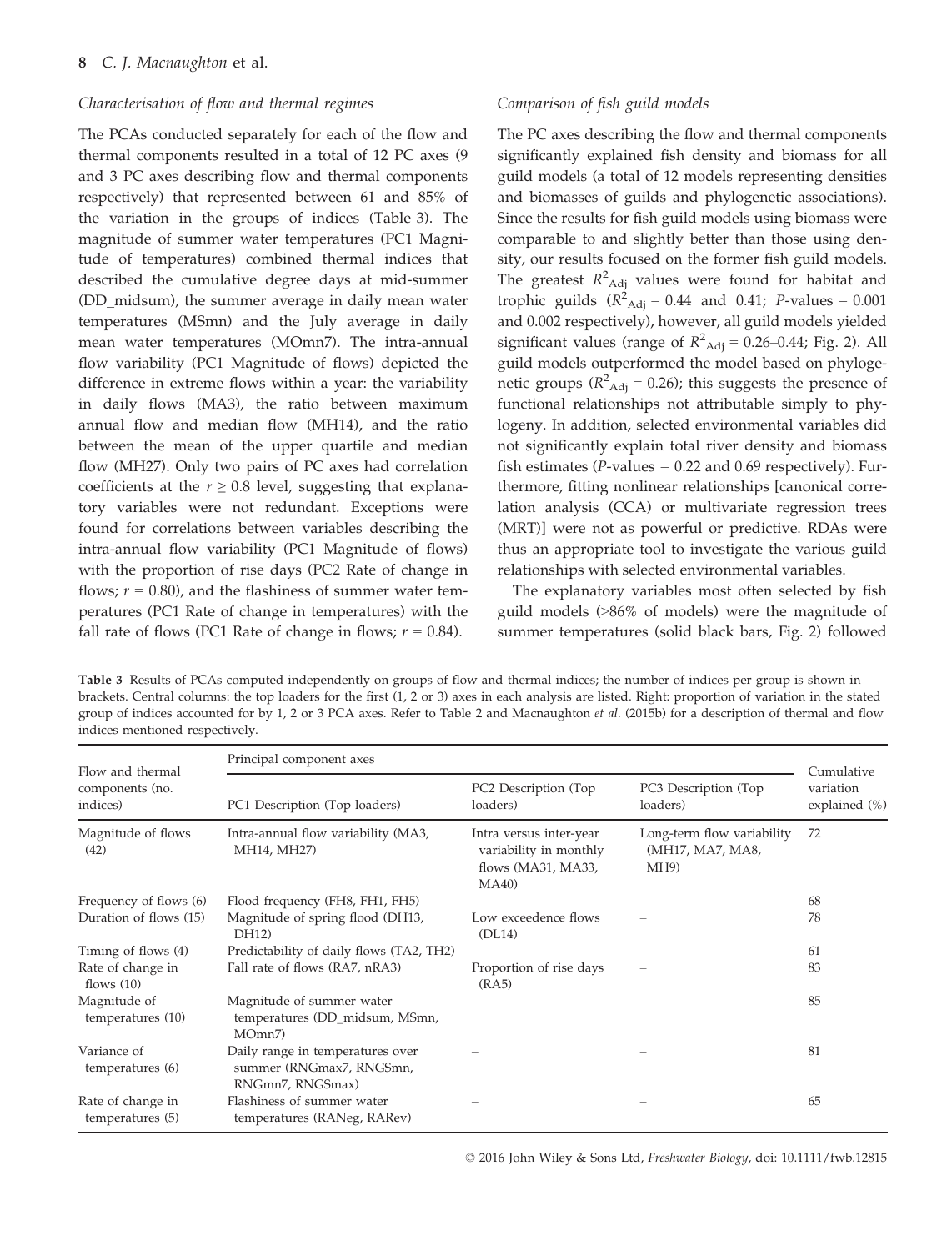

Fig. 2 Stacked bar plot of the proportion of variation explained by each fish guild explanatory (RDA) and predictive (crossvalidation, CV) model, and selected flow and thermal variables. Left: total river density and biomass models as a function of all flow and thermal PC axes are also listed. NS refers to non-significant results.

by the intra-annual flow variability or the difference in the extreme flows within a year (thinly spaced dashed lines, Fig. 2). Highly correlated flow and thermal variables described earlier were not selected in any of the fish guild models. When habitat and trophic guild models were computed without thermal components, the flow components significantly explained biomass estimates. However, model strengths based on  $R^2_{\; \; \rm Adj}$  were 13 and 20% lower without thermal components respectively. The same was true when flow PCs were removed from the analyses (9 and 10% lower respectively).

Variables selected by forward selection significantly predicted the different types of guild models ( $R^2_{\rm\,CV}$  values; black points, Fig. 2). The best predictive model (largest  $R^2$ <sub>CV</sub>) was found for phylogenetic associations  $(R<sup>2</sup><sub>CV</sub> = 0.73)$ , but these results were likely driven by the uneven distribution of rare species within groups (e.g. families Fundilidae, Petromyzontidae and Gasterosteidae; Table S7). When phylogenetic predictive models were conducted for groups with >50% presences across rivers, the model's predictive power decreased  $(R^2_{\text{CV}} = 0.09)$ . Lastly, explanatory and predictive power results were fairly comparable, suggesting that the models were not overfitted and accurately explained and predicted the effects that selected flow and thermal variables had on different fish guilds.

#### Habitat guild-environmental relationships

To provide an example of the significant guild-environment relationships identified in our study, we illustrated the association between guild biomasses and flow and thermal PC axes for our strongest model, the habitat guild model (Fig. 3; correlation biplot). The magnitude of

© 2016 John Wiley & Sons Ltd, Freshwater Biology, doi: 10.1111/fwb.12815

summer water temperatures, the intra-annual flow variability, and the long-term flow variability explained approximately 39% of the variation in habitat guilds constrained on the first two redundancy axes (RDA  $1 = 33\%$ ) and RDA  $2 = 13\%$ ). Specifically, the biomass of species that preferred habitats with warm to cool water temperatures and macrophyte cover (habitat guild 1) was related with higher magnitude of summer temperatures, whereas the biomass of species that preferred cold water temperatures (habitat guild 3) was related with lower water temperature magnitudes. Greater flow variability was also shown to drive guilds of fishes preferring riffle-type habitats (habitat guilds 3 and 4), while lower flow variability was related with guilds of fishes preferring warm and turbid habitats with cover and are more tolerant to perturbation (habitat guilds 1 and 5). This suggests that fishes that prefer warm, turbid waters and more tolerant to perturbations are likely to thrive in rivers where flows are more constant and generally warmer during summer months (i.e. regulated rivers). With the exception of two rivers (Kananaskis and Elbow Rivers; triangle and circle icons to the far left of the inset figure), all rivers exhibited moderate to high temperature magnitudes and flow variability. Despite these findings, no discernible general pattern was observed between regulated and unregulated rivers within the same constrained space (Fig. 3; inset).

# Discussion

#### Characterisation of river regimes

Our study is among the first to show the importance of both the magnitude of summer temperatures and variability of the intra-annual flow on the density and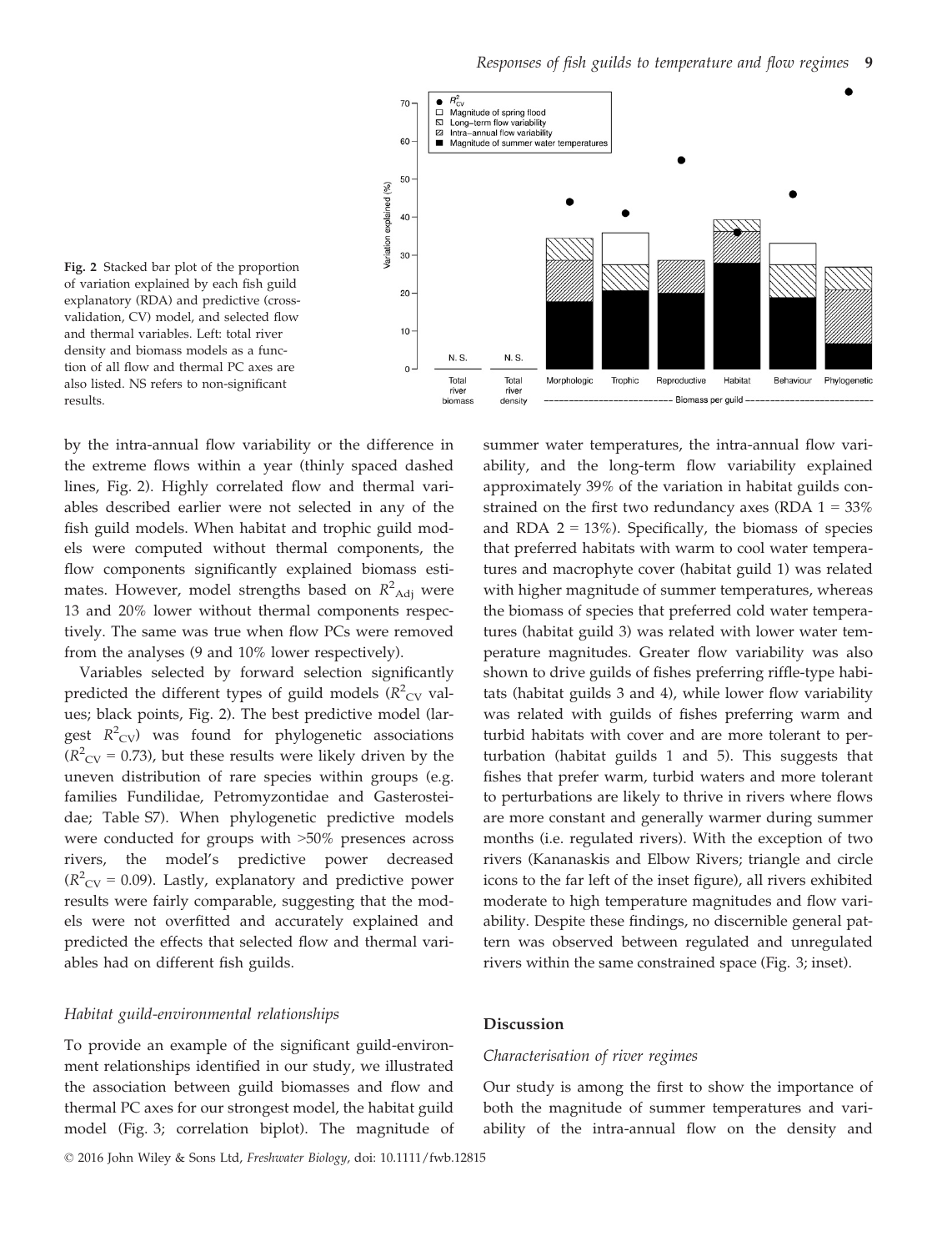

Fig. 3 The relative importance (correlation biplot) of the biomass estimates for habitat guilds as a function of selected flow and thermal variables (red arrows). Figure RDA 1 and RDA 2 axes were rotated to display the 'Magnitude of summer temperature' along the RDA 1 axis. RDA 2 represents the flow variability. Inset represents the relative importance (distance biplot) of rivers with respect to each other and selected flow and thermal variables. Open circles and triangles refer to unregulated and regulated rivers respectively.

biomass of different fish guild types. Given that the strength of the habitat guild model decreased when either flow or thermal variables was omitted from analyses and that selected flow and thermal variables were not highly correlated with one another, we demonstrated the importance of integrating thermal regimes in hydro-ecological studies. These findings build on previous work that showed that the interplay of river flow and thermal regimes is crucial in shaping fish community structure (Reyjol et al., 2001; Murchie et al., 2008; Olden & Naiman, 2010).

Our application of the flow index conceptual template (McManamay et al., 2012; Macnaughton et al., 2015b) to river thermal regimes allowed us to depict them as a suite of thermal indices that not only reduced the number of redundant indices but also captured the full range of summer conditions occurring within our river segments. The magnitude of summer temperatures was consistently selected first across guild models, giving importance to thermal indices, notably, those that describe the cumulative degree days at mid-summer, the average daily mean in temperatures, and the July average in daily mean temperatures. We also identified other dominant patterns of temperature variability (i.e. daily

range and flashiness of summer water temperatures) that may have had an effect on fish community organisation. Collectively, these results suggest that thermal regimes are crucial when developing fish guild models.

The importance of summer water temperature regimes for understanding the organisation of different types of guilds has been elucidated here, but year-round thermal regimes are likely important for fish assemblages that rely on different thermal cues for initiating physiological and behavioural activities (e.g. spawning and recruitment of fishes, cold water thermal tolerances; Elliott, 1982; Rolls et al., 2013). Our results also revealed some degree of regional discrimination as glacier-fed rivers located in Alberta (Kananaskis and Elbow Rivers) were strongly associated with low summer temperature variability. This result seems to be an artefact of the absence of large temperature variability during the summer months for these rivers, especially when compared to rivers located in southern Quebec. The study's large spatial scale and short time period (summer months) might also explain why general patterns of water quality and quantity were not observed between regulated and unregulated rivers. A recent investigation of the thermal profiles of regulated rivers in eastern Canada identified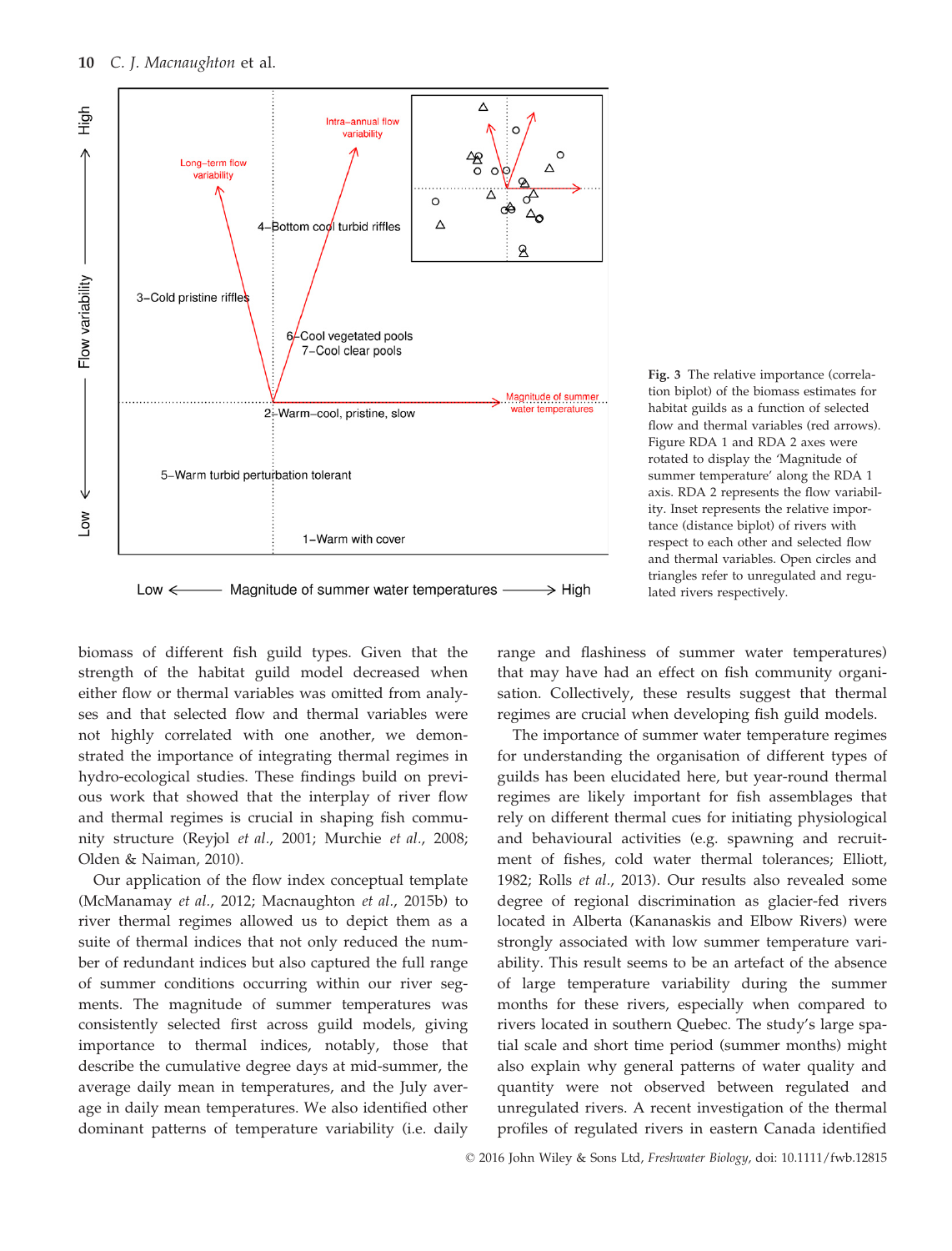a common pattern of thermal alteration downstream of storage and hydro-peaking dams (i.e. increased temperature magnitude in September and reduced variability), although site-specific impacts were also observed (Maheu et al., 2016). We also found that certain regulated rivers were associated with high flow variability while others were not, suggesting that differences in river regulation practices may have played a role in driving fish guild composition. However, a preliminary analysis assessing the proportions of explained variation from selected environmental variables versus regulation practices (ROR, storage and hydro-peaking) showed that while flow and temperature variables significantly explained fish habitat guilds, regulation practices did not. We suggest that future research considerations should include geographical location of the river and/or headwaters, timing of surveys and an equal representation among regulation practices.

#### Fish guild models

All fish guild models were significantly explained and predicted by river flow and thermal variables across rivers, whereas total fish density and biomass were not. They also performed better relative to studying phylogenetic associations, suggesting that models based on trait–environmental relationships were better than those based on phylogeny, further supporting the original 'basic building blocks' guild concept (Simberloff & Dayan, 1991). This is to be expected seeing as the distribution of species differed in the rivers surveyed across Canada, while the ecological roles and functional attributes shared by species may not have varied across this same geographical extent. Furthermore, there is evidence across the plant and animal kingdoms that ecological traits or functional groupings are better at explaining community variation compared to phylogenetic associations, as they are more responsive to proximate environmental factors (Walter & Ikonen, 1989; Weiher, Clarke & Keddy, 1998; Mathieson et al., 2000; Frimpong & Angermeier, 2010). Our results were thus in line with much of the guild literature.

Although habitat guilds had the greatest  $R^2$ <sub>Adj</sub>, all explanatory fish guild models yielded significant results, pointing to the existence of functional relationships between the flow and thermal variables identified and the range of species traits encompassed between the different types of guilds. For example, traits depicting spawning habitat preferences (habitat guilds) and the type of spawning substrata, water velocities and depths (reproductive guilds) may be expected to share similar

© 2016 John Wiley & Sons Ltd, Freshwater Biology, doi: 10.1111/fwb.12815

relationships with flow and thermal variables. This might explain why differences in model outputs  $(R^2_{\text{Adj}})$ were subtle among these guild types. Predictive model results further supported these findings, indicating that fish guild models were accurately predicted by the selected flow and thermal variables across rivers. Although phylogenetic and reproductive fish guild models yielded the largest  $R^2_{CV}$ , the models' predictive power may have been substantially influenced by species prevalence (i.e. the proportion of rivers where a species was surveyed), resulting in poorly performing models that, otherwise, would be viewed as powerful (Olden, Jackson & Peres-Neto, 2002).

# Applications of habitat guild-environmental relationships

The guild that responded most strongly to changes in the selected flow and temperature variables was the habitat guild. Specifically, the fish guild that described cold water, riffle-type habitats and fish that were intolerant to environmental perturbations was related to high annual flow variability and low magnitudes of summer temperatures. As such, species that represented this guild, Cottus cognatus, C. ricei, Oncorhynchus clarkii, Oncorhynchus mykiss, Salmo salar, S. trutta, Salvelinus confluentus and Salvelinus fontinalis, may be more vulnerable to anthropogenic perturbations via significant decreases in indices describing annual flow variability or increases in the cumulative degree days at mid-summer or the summer average in daily mean water temperatures. Planned modifications to unregulated systems may thus severely impact guilds preferring cold and faster moving habitats via the stabilisation of natural flows and increased summer temperatures due to river regulation. Further research, however, is needed to quantify the causal relationships between specific guilds and environmental drivers to better understand the degree to which these guilds may potentially be impacted.

## Implications for river management

A key contribution of this study centred on the identification of ecologically relevant thermal indices and the value of both flow and thermal regimes in driving river fish guild responses. The European Water Framework Directive (WFD) outputs have been known to greatly improve the assessment of different stressors including river regulation on the ecological integrity of systems (Hering et al., 2010). The use of trait-based approaches in this study also contributes to developing transferable methods for establishing stressor–trait relationships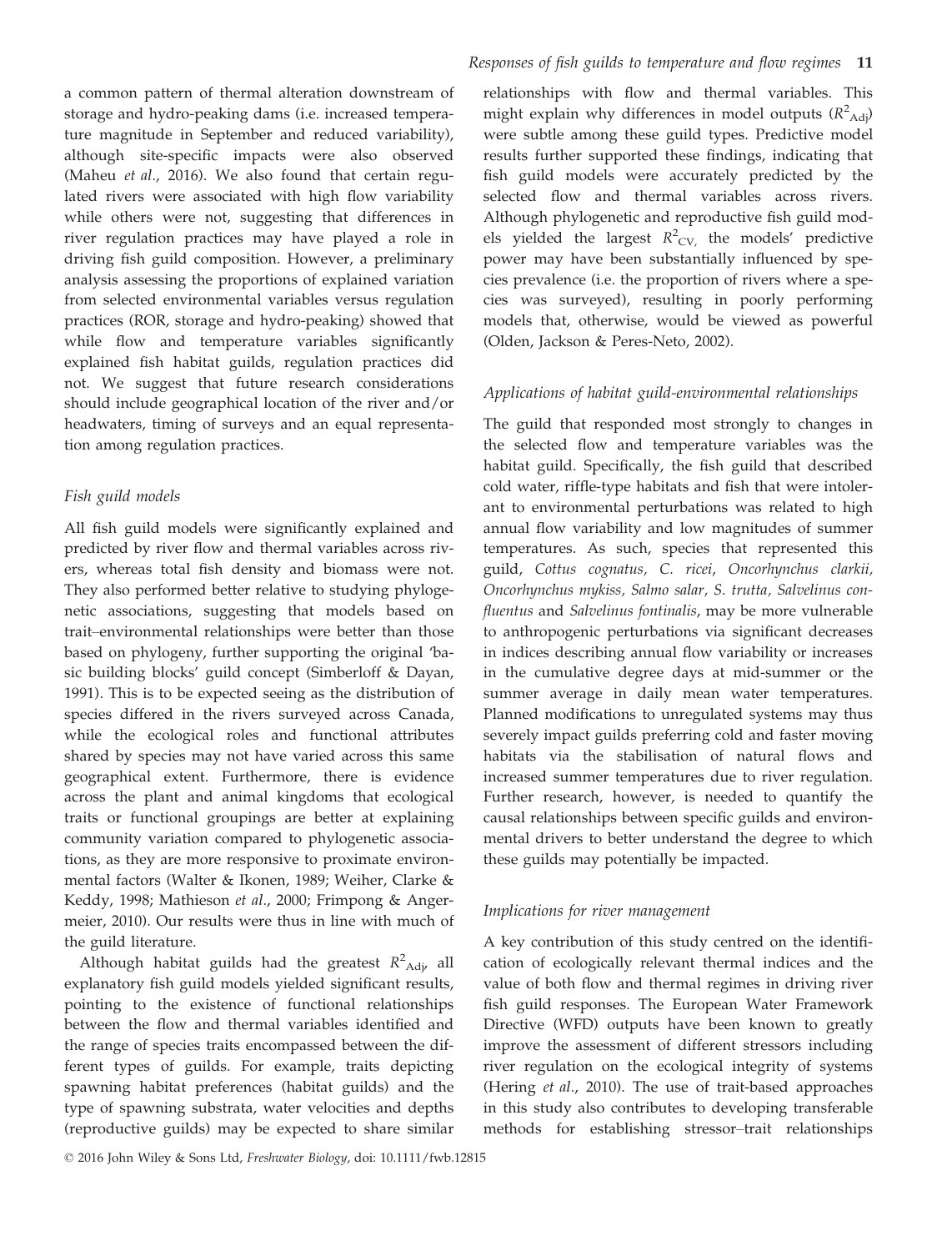# 12 C. J. Macnaughton et al.

across large geographical areas. Potential applications of our results are largely confined to fishes in temperate rivers, although they would likely also have implications for other aquatic taxa (e.g. macroinvertebrates). Broader applications of this study relate to the methodology used for identifying important flow and thermal variables and comparing different trait–environment relationships for a range of guild types. Here, we used empirical fish data to demonstrate the importance of variables depicting water quality and quantity for ensuring the presence of certain guilds in temperate rivers. Our approach, therefore, may be applied to other aquatic data sets assessing the role of flow and thermal drivers on aquatic ecosystems.

# Acknowledgments

We thank S. O'Connor and C. Djima for logistic support, summer technicians for their work in the field and Z. E. Taranu for revisions on the final manuscript. This work was supported by grants from le Fonds Québécois de la Recherche sur la Nature et les Technologies and the Natural Sciences and Engineering Research Council of Canada. Industry partners Trans-Alta, Brookfield Renewable Power and NB Power provided flow data. P. Lennox, C. Good, K. Smokorowski and E. Timusk assisted in deploying and retrieving thermal loggers in Alberta and Ontario. All work reported herein was conducted in accordance with the guidelines of the University of Montreal CDEA and was approved by the Ministère des Resources Naturelles et de la Faune du Quebec, Fisheries and Oceans Canada, the Ontario Ministry of Natural Resources, Alberta Conservation Association and permission from Ontario Parks.

## References

- Aadland L.P. (1993) Stream habitat types: their fish assemblages and relationship to flow. North American Journal of Fisheries Management, 13, 790–806.
- Aarts B.G.W. & Nienhuis P.H. (2003) Fish zonations and guilds as the basis for assessment of ecological integrity of large rivers. Hydrobiologia, 500, 157–178.
- Arismendi I., Johnson S.L., Dunham J.B. & Roy H. (2013) Descriptors of natural thermal regimes in streams and their responsiveness to change in the Pacific Northwest of North America. Freshwater Biology, 58, 880–894.
- Arthington A.H., Rolls R.J., Sternberg D., Mackay S.J. & James C.S. (2014) Fish assemblages in subtropical rivers: low-flow hydrology dominates hydro-ecological relationships. Hydrological Sciences Journal, 59, 594–604.
- Austen D.J., Bayley P.B. & Mendez B.W. (1994) Importance of the guild concept to fisheries research and management. Fisheries, 19, 12–20.
- Balon E.K. (1975) Reproductive guilds of fishes: a proposal and definition. Journal of the Fisheries Research Board of Canada, 32, 821–864.
- Blanchet G.F., Legendre P. & Borcard D. (2008) Forward selection of explanatory variables. Ecology, 89, 2623-2632.
- Bond M.J., Jones N.E. & Haxton T.J. (2015) Growth and life history patterns of a small-bodied stream fish, Cottus cognatus, in hydropeaking and natural rivers of northern Ontario. River Research and Applications, 32, 721–733.
- Bratrich C., Truffer B., Jorde K., Markard J., Meier W., Peter A. et al. (2004) Green hydropower: a new assessment procedure for river management. River Research and Applications, 20, 865–882.
- Bunn S.E. & Arthington A.H. (2002) Basic principles and ecological consequences of altered flow regimes for aquatic biodiversity. Environmental Management, 30, 492–507.
- Caissie D. (2006) The thermal regime of rivers: a review. Freshwater Biology, 51, 1389–1406.
- Centre de l'expertise Hydrique du Quebec (CEHQ) (2013). <http://www.cehq.gouv.qc.ca>
- Coutant C.C. (1999) Perspectives on Temperature in the Pacific Northwest's Fresh Waters. ORNL/TM-1999/44, U.S. Department of Energy, Oak Ridge National Laboratory, Oak Ridge.
- Dray S., Legendre P. & Blanchet G.F. (2011) packfor: forward Selection with permutation (Canoco p. 46). In: R. p. v (Ed. Cran). R Development Core Team. [http://R-For](http://R-Forge.R-project.org/projects/sedar/)[ge.R-project.org/projects/sedar/](http://R-Forge.R-project.org/projects/sedar/).
- Elliott J.M. (1982) The effects of temperature and ration size on the growth and energetics of salmonids in captivity. Comparative Biochemistry and Physiology Part B: Comparative Biochemistry, 73, 81–91.
- Frimpong E.A. & Angermeier P.L. (2010) Trait-based approaches in the analysis of stream fish communities. American Fisheries Society Symposium, 73, 109–136.
- Guénard G., Legendre P., Peres-Neto P. & Freckleton R. (2013) Phylogenetic eigenvector maps: a framework to model and predict species traits. Methods in Ecology and Evolution, 4, 1120–1131.
- Guillemette N., St-Hilaire A., Ouarda T.B.M.J. & Bergeron N. (2011) Statistical tools for thermal regime characterizion at segment river scale: case study of the Ste-Marguerite River. River Research and Applications, 27, 1058–1071.
- Hawkins C.P. & MacMahon J.A. (1989) Guilds: the multiple meanings of a concept. Annual Review of Entomology, 34, 423–451.
- Hering D., Borja A., Carstensen J., Carvalho L., Elliott M., Feld C.K. et al. (2010) The European Water Framework Directive at the age of 10: a critical review of the achievements with recommendations for the future. Science of the Total Environment, 408, 4007–4019.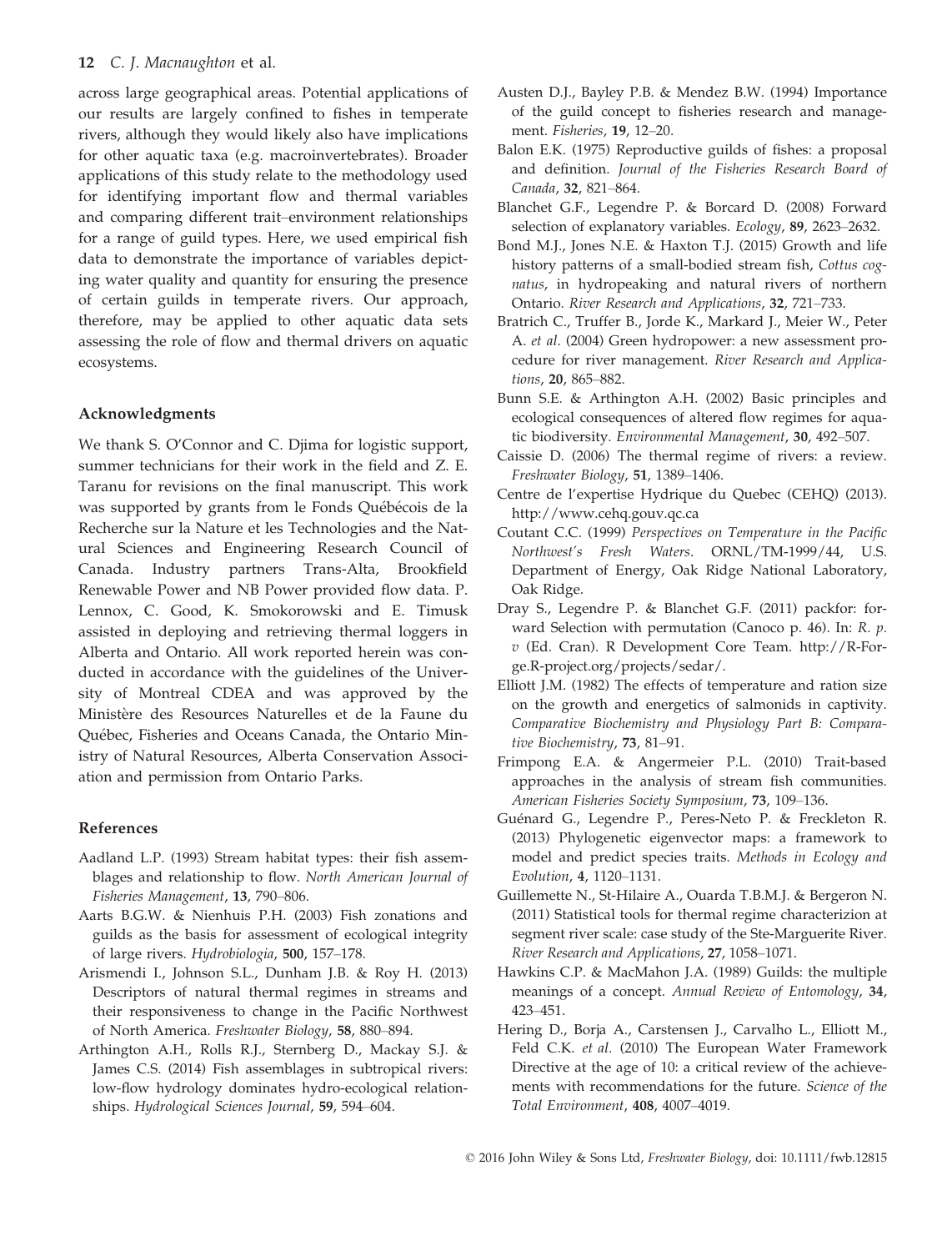Hubert N., Hanner R., Holm E., Mandrak N.E., Taylor E., Burridge M. et al. (2008) Identifying Canadian freshwater fishes through DNA barcodes. PLoS ONE, 3, e2490.

Humphries P., Brown P., Douglas J., Pickworth A., Strongman R., Hall K. et al. (2008) Flow-related patterns in abundance and composition of the fish fauna of a degraded Australian lowland river. Freshwater Biology, 53, 789–813.

Ibarra A.A., Gevrey M., Park Y.-S., Lim P. & Lek S. (2003) Modelling the factors that influence fish guilds composition using a back-propagation network: assessment of metrics for indices of biotic integrity. Ecological Modelling, 160, 281–290.

Jackson D.A. & Harvey H.H. (1989) Biogeographic associations in fish assemblages: local vs. regional processes. Ecology, 70, 1472–1484.

Jones N.E. (2011) Electrofishing Rivers: Nearshore Community. Sampling Methodologies for Ontario's Flowing Waters. Ontario Ministry of Natural Resources, Aquatic Research and Development Section, River and Stream Ecology Lab, Aquatic Research Series 2011-06.

Karr J.R. (1981) Assessment of biotic integrity using fish communities. Fisheries, 6, 21–27.

Kennard M.J., Pusey B.J., Olden J.D., Mackay S.J., Stein J.L. & Marsh N. (2010) Classification of natural flow regimes in Australia to support environmental flow management. Freshwater Biology, 55, 171–193.

Lamouroux N. & Cattanéo F. (2006) Fish assemblages and stream hydraulics: consistent relations across spatial scales and regions. River Research and Applications, 22, 727–737.

Lamouroux N., Poff L.N. & Angermeier P.L. (2002) Intercontinental convergence of stream fish community traits along geomorphic and hydraulic gradients. Ecology, 83, 1792–1807.

Lamouroux N. & Souchon Y. (2002) Simple predictions of instream habitat model outputs for fish habitat guilds in large streams. Freshwater Biology, 47, 1531–1542.

Le Cren E.D. (1951) The length-weight relationship and seasonal cycle in gonad weight and condition in the perch (Perca fluvistilis). Journal of Animal Ecology, 20, 201–219.

Legendre P. & Legendre L. (2012) Numerical Ecology. 3rd English edition. Elsevier, Amsterdam.

Leonard P.M. & Orth D.J. (1988) Use of habitat guilds of fishes to determine instream flow requirements. North American Journal of Fisheries Management, 8, 399–409.

Macnaughton C.J., Harvey-Lavoie S., Senay C., Lanthier G., Bourque G., Legendre P. et al. (2015a) A comparison of electrofishing and visual surveying methods for estimating fish community structure in temperate rivers. River Research and Applications, 31, 1040–1051.

Macnaughton C.J., Mclaughlin F., Bourque G., Senay C., Lanthier G., Harvey-Lavoie S. et al. (2015b) The effect of regional hydrologic alteration on fish community structure in regulated rivers. River Research and Applications, DOI: [10.1002/rra.2991.](http://dx.doi.org/10.1002/rra.2991)

Maheu A., St-Hilaire A., Caissie D., El-Jabi N., Bourque G. & Boisclair D. (2016) A regional analysis of the impact of dams on water temperature in medium-size rivers in eastern Canada. Canadian Journal of Fisheries and Aquatic Sciences, in press.

Malavasi S., Fiorin R., Franco A., Franzoi P., Granzotto A., Riccato F. et al. (2004) Fish assemblages of Venice Lagoon shallow waters: an analysis based on species, families and functional guilds. Journal of Marine Systems, 51, 19–31.

Mathieson S., Cattrijsse A., Costa M.J., Drake P., Elliott M., Gardner J. et al. (2000) Fish assemblages of European tidal marshes: a comparison based on species, families and functional guilds. Marine Ecology Progress Series, 204, 225–242.

McCullough D., Bartholow J., Jager H., Beschta R., Cheslak E., Deas M. et al. (2009) Research in thermal biology: burning questions for coldwater stream fishes. Reviews in Fisheries Science, 17, 90–115.

McLaughlin F., Lapointe M., Bourque G. & Boisclair D. (2014) Using regional flow classes as references to analyse flow regime anomalies across a set of regulated Canadian rivers. Journal of Hydrology, 519, 307–328.

McManamay R.A., Orth D.J., Dolloff C.A. & Frimpong E.A. (2012) Regional frameworks applied to hydrology: can landscape-based frameworks capture the hydrologic variability? River Research and Applications, 28, 1325–1339.

Michel M.J. & Knouft J.H. (2014) The effects of environmental change on the spatial and environmental determinants of community-level traits. Landscape Ecology, 29, 467–477.

Murchie K.J., Hair K.P.E., Pullen C.E., Redpath T.D., Stephens H.R. & Cooke S.J. (2008) Fish response to modified flow regimes in regulated rivers: research methods, effects and opportunities. River Research and Applications, 24, 197–217.

Oksanen J., Blanchet G.F., Kindt R., Legendre P., Minchin P.R., O'Hara R.B. et al. (2011) vegan: community ecology package. In: h. g. c. v. v. R Package Version 2.3-2 (Ed. Cran). R Development Core Team. [http://cran.r-project.org.](http://cran.r-project.org)

Olden J.D., Jackson D.A. & Peres-Neto P.R. (2002) Predictive models of fish species distributions: a note on proper validation and chance predictions. Transactions of the American Fisheries Society, 131, 329–336.

Olden J.D. & Naiman R.J. (2010) Incorporating thermal regimes into environmental flows assessments: modifying dam operations to restore freshwater ecosystem integrity. Freshwater Biology, 55, 86–107.

Olden J.D. & Poff N.L. (2003) Redundancy and the choice of hydrologic indices for characterizing streamflow regimes. River Research and Applications, 19, 101–121.

Phillips D. (2013) Alberta's flood of floods. In: Canada's Top Ten Weather Stories for 2013 (Ed. Environment Canada). [https://www.ec.gc.ca/meteo-weather/default.asp?lan](https://www.ec.gc.ca/meteo-weather/default.asp?lang=En&n=5BA5EAFC-1)[g=En&n=5BA5EAFC-1.](https://www.ec.gc.ca/meteo-weather/default.asp?lang=En&n=5BA5EAFC-1)

Poff L.N. & Allan D.J. (1995) Functional organization of stream fish assemblages in relation to hydrological variability. Ecology, 72, 606–627.